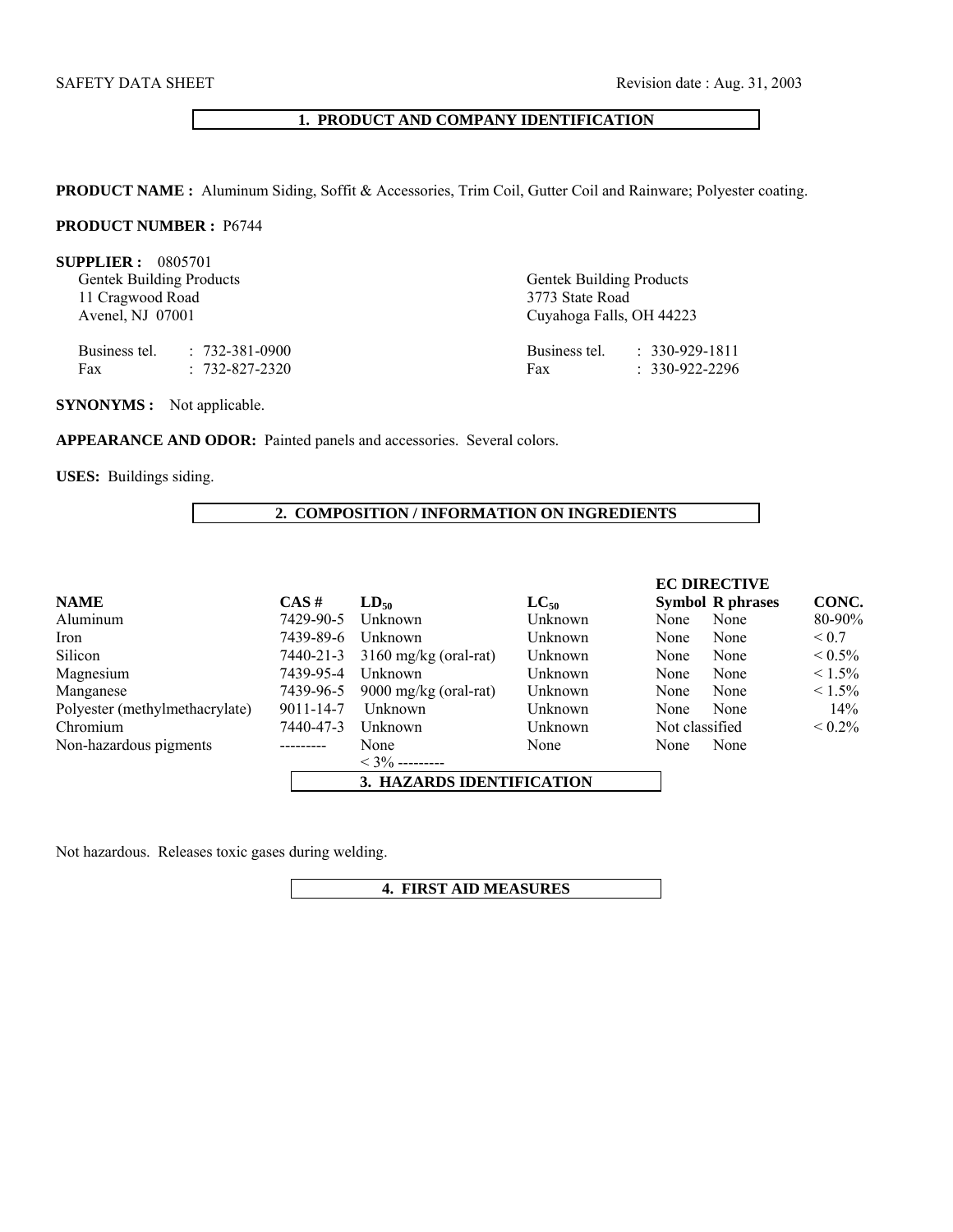In case of dust exposure:

**Inhalation :** In case of discomfort, remove to a ventilated area. If discomfort persists, consult a physician.

**Skin contact :** Not applicable.

**Eye contact :** Flush eyes thoroughly with water, taking care to rinse under eyelids. If irritation persists, continue flushing for 15 minutes, rinsing from time to time under eyelids. If discomfort continues, consult a physician. **Ingestion :** Not applicable.

## **5. FIRE-FIGHTING MEASURES**

**EXTINGUISHING MEDIA :** Remove source of flame. Suspensions of aluminum dust fines in air may pose a severe explosion hazard. A potential for explosion exists for a mixture of fine and coarse particles if at least 15% to 20% of the material is finer than 44 microns (325 mesh). Buffing and polishing generate finer material than grinding, sawing and cutting. In case of aluminum fires, use a class D dry-powder extinguisher. Do not use water or halogenated extinguishing media. In case of fire, wear self-contained breathing apparatus and fire-resistant clothing.

**HAZARDOUS COMBUSTION PRODUCTS :** If heated to decomposition, emits toxic gases of carbon oxides and acrylic monomers.

#### **6. ACCIDENTAL RELEASE MEASURES**

Recycle if possible.

#### **7. HANDLING AND STORAGE**

**HANDLING PRECAUTIONS :** Because of the risk of explosion, aluminum ingots and metal scrap should be thoroughly dried prior to remelting. Use standard techniques to check metal temperature before handling. Hot aluminum does not present any warning color change. Exercise great caution, since the metal may be hot. For more information on the handling and storage of aluminum, consult the following documents published by Aluminum Association, 900 Nineteenth St., N.W., Washington D.C., 20006;

- Guidelines for Handling Molten aluminum.
- Recommendation for Storage and Handling of Aluminum Powders and Paste
- Guidelines for Handling Aluminum Fines Generated during various Aluminum Fabricating Operations.

**STORAGE CONDITIONS :** Not applicable.

**8. EXPOSURE CONTROLS / PERSONAL PROTECTION**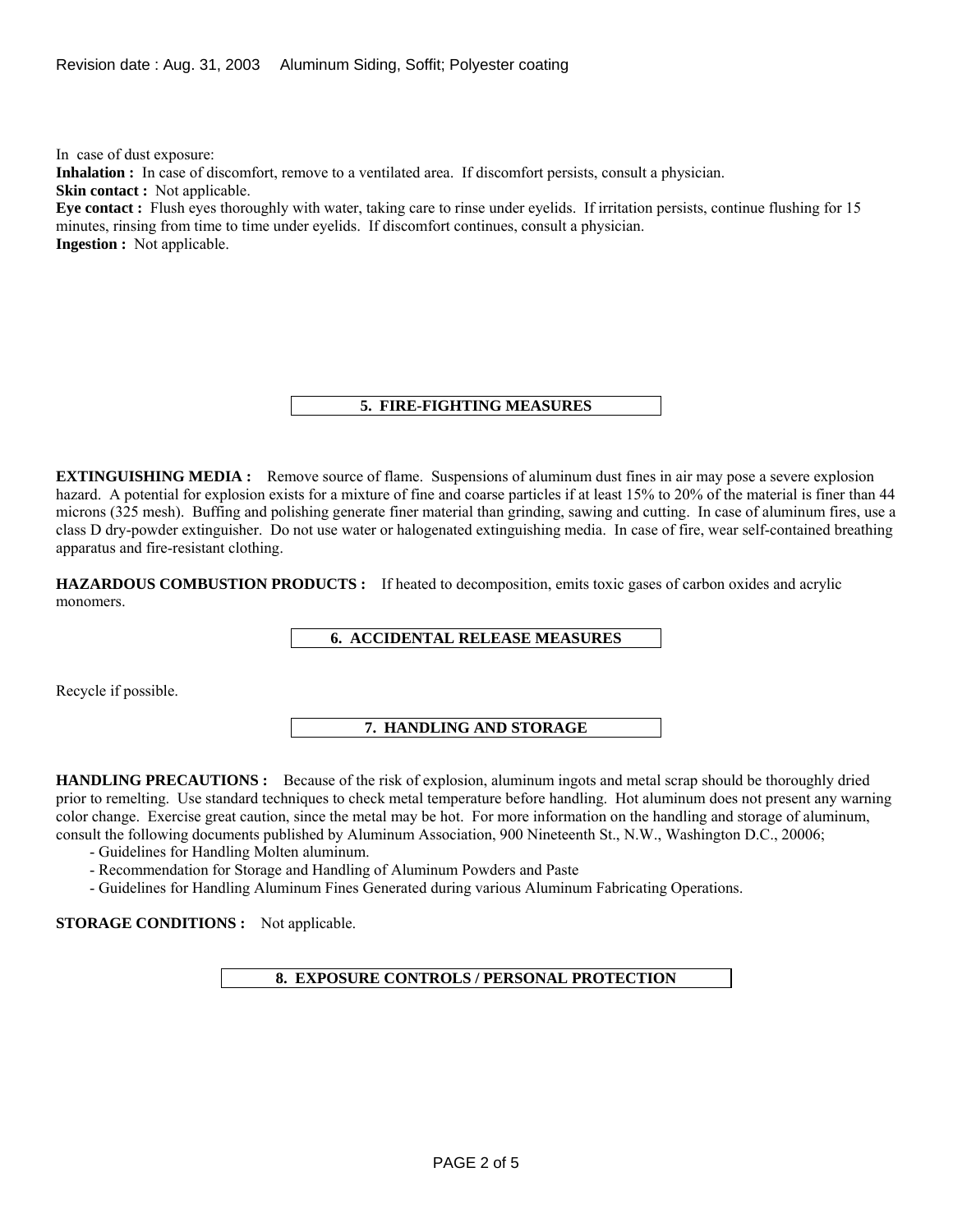Special ventilation should be used to convey finely divided metallic dust generated by grinding, sawing etc., in order to eliminate explosion hazards. Maintain dust concentration in ventilation ducts below the lower explosive limit of 40 gm/m<sup>3</sup> (0.04 oz/ft<sup>3</sup>). See "National Fire Protection Association Codes": Code 65 "Processing and Finishing of Aluminum", Code 651 "Standard for the Manufacture of Aluminum and Magnesium Powder" and Code 77 "Static Electricity". Use an approved respirator designed for the hazard, where concentrations exceed exposure limits. The use of both primary and secondary protective equipment is necessary when handling molten metal. Refer to "Aluminium Association" guidelines.

## **EXPOSURE LIMITS :**

(ACGIH=American Conference of Governmental Industrial Hygienists; TLV=Threshold Limit Value; OSHA=Occupational Safety and Health Administration [USA]; PEL=Permissible Exposure Limit; TWA=Time-Weighted Average; STEL=Short Term Exposure Limit; Ceiling=Ceiling value)

|                           | $\angle$ ACGIH (TLV)    |                    | OSHA (PEL)           |                           |
|---------------------------|-------------------------|--------------------|----------------------|---------------------------|
|                           | <b>TWA</b>              | <b>STEL</b>        | <b>TWA</b>           | <b>Ceiling</b>            |
| Aluminum (tot. dust)      | $10 \text{ mg/m}^3$     | None               | $15 \text{ mg/m}^3$  | None                      |
| -Fume, powder, resp. dust | 5 mg/m <sup>3</sup>     | None               | 5 mg/m <sup>3</sup>  | None                      |
| Silicon (tot. dust)       | $10 \text{ mg/m}^3$     | None               | $15 \text{ mg/m}^3$  | None                      |
| -Resp. dust               | None                    | None               | 5 mg/m <sup>3</sup>  | None                      |
| Magnesium oxide(fumes)    | $10 \text{ mg/m}^3$     | None               | $10 \text{ mg/m}^3$  | None                      |
| -Resp. dust               | None                    | None               | 5 mg/m <sup>3</sup>  | None                      |
| Manganese (dust)          | 5 mg/m <sup>3</sup>     | None               | 5 mg/m <sup>3</sup>  | 5 mg/m <sup>3</sup> -ceil |
| (fumes)                   | $1 \text{ mg/m}^3$      | $3 \text{ mg/m}^3$ | 5 mg/m <sup>3</sup>  | 5 mg/m <sup>3</sup>       |
| Chromium metal            | $0.5$ mg/m <sup>3</sup> | None               | $1.0 \text{ mg/m}^3$ | None                      |
| Polyester                 | None                    | None               | None                 | None                      |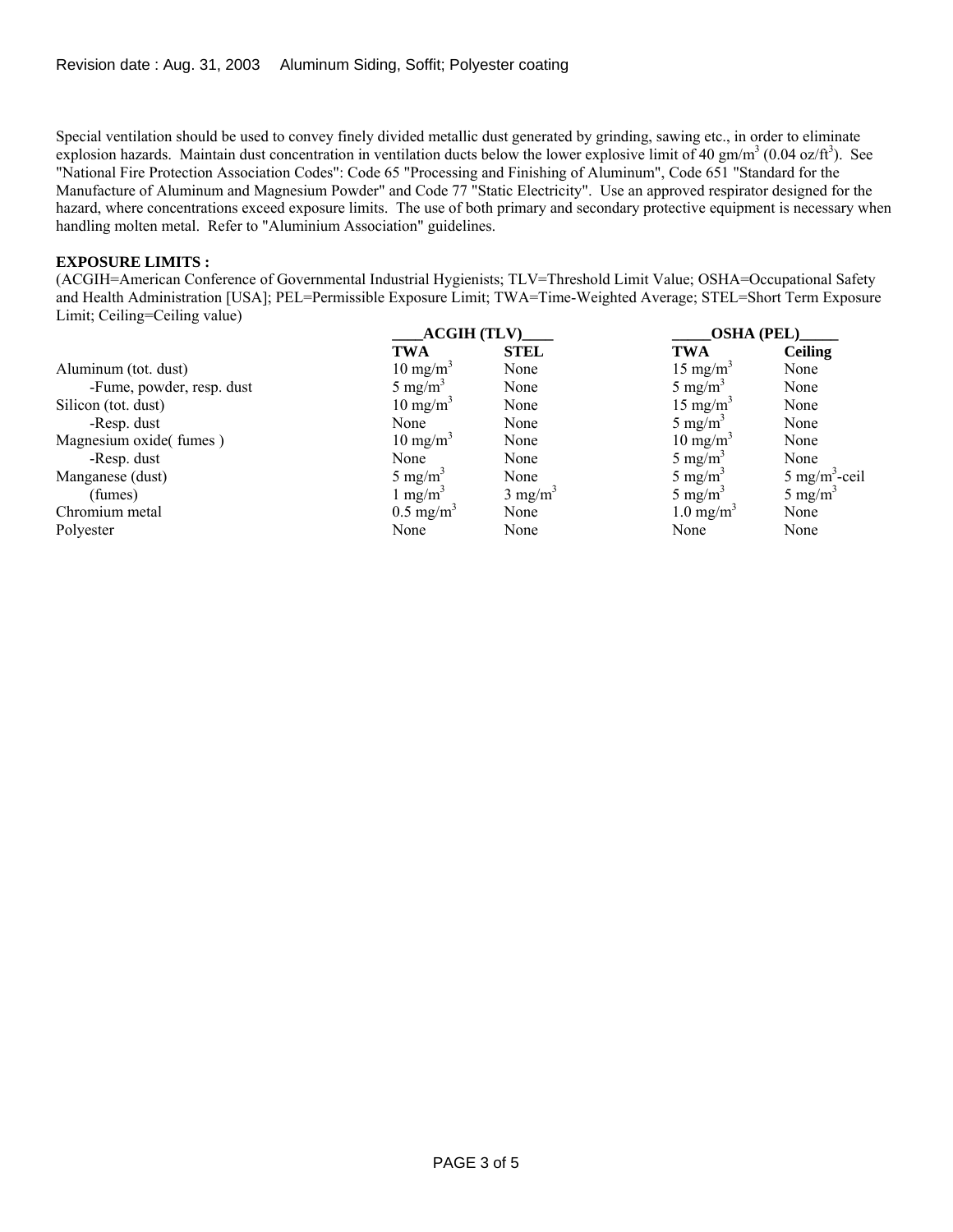# **9. PHYSICAL AND CHEMICAL PROPERTIES**

**pH :** Not applicable. **flashpoint :** Not applicable. **boiling point :** Not applicable. **autoignition temp. :** 315 C **vapor density (air=1) :** Not applicable. **explosive properties :** Not applicable. **evaporation rate :** Not applicable. **NFPA fire code :** 0 **relative density (water=1) :**  $2.5-2.9$  **oxidizing properties :** Not applicable. **odor threshold :** Not applicable.

**melting point : 482-660 C lower flammable limit :** Not applicable. **vapor pressure :** Not applicable. **higher flammable limit :** Not applicable. **water solubility :** Not applicable. **partition coefficient (n-octanol/water) :** Not applicable.

## **10. STABILITY AND REACTIVITY**

**STABLE (yes/no) :** Yes

**CONDITIONS AND MATERIAL TO AVOID :** Molten aluminum may explode on contact with water. In the form of particles, may explode when mixed with halogenated acids, halogenated solvents, bromates, iodates or ammonium nitrate. Aluminum particles on contact with copper, lead, or iron oxides can react vigorously with release of heat if there is a source of ignition or intense heat.

**HAZARDOUS DECOMPOSITION PRODUCTS :** In the form of particles, aluminum reacts with halogenated acids, water and sodium hydroxide, producing flammable hydrogen gas. Releases toxic gases during welding.

#### **11. TOXICOLOGICAL INFORMATION**

**Roughlands Routings EXPOSURE : No** 

**eye contact :** No **skin contact :** No **skin absorption :** No

#### **ACUTE EFFECTS :**

**Inhalation :** Solid aluminum does not present an inhalation hazard. Aluminum dusts generated during use are considered nuisance particulates.

**Skin contact :** Not applicable.

**Eye contact :** Aluminum dust can irritate the eyes (mechanical abrasion). **Ingestion :** Not applicable.

## **CHRONIC EFFECTS :**

**Medical conditions aggravated by exposure to the product :** Not applicable.

**Carcinogenicity / Mutagenicity / Reproductive toxicity :** Chromium and its compounds are listed in the current annual report on carcinogens, prepared by the "National Toxicology Program" (NTP). Does not contain any other carcinogen or potential carcinogen (IARC, NTP, OSHA). (IARC=International Agency for Research on Cancer; NTP=National Toxicology Program [USA]; OSHA=Occupational Safety and Health Administration [USA])

**SUPPLEMENTARY INFORMATION :** Aluminum fumes generated during welding or melting present low health risks. Welding or plasma arc cutting of aluminum alloys can generate ozone, nitric oxides and ultraviolet radiation. Ozone overexposure may result in mucous membrane irritation or pulmonary discomfort. UV radiation can cause skin erythema and welders flash.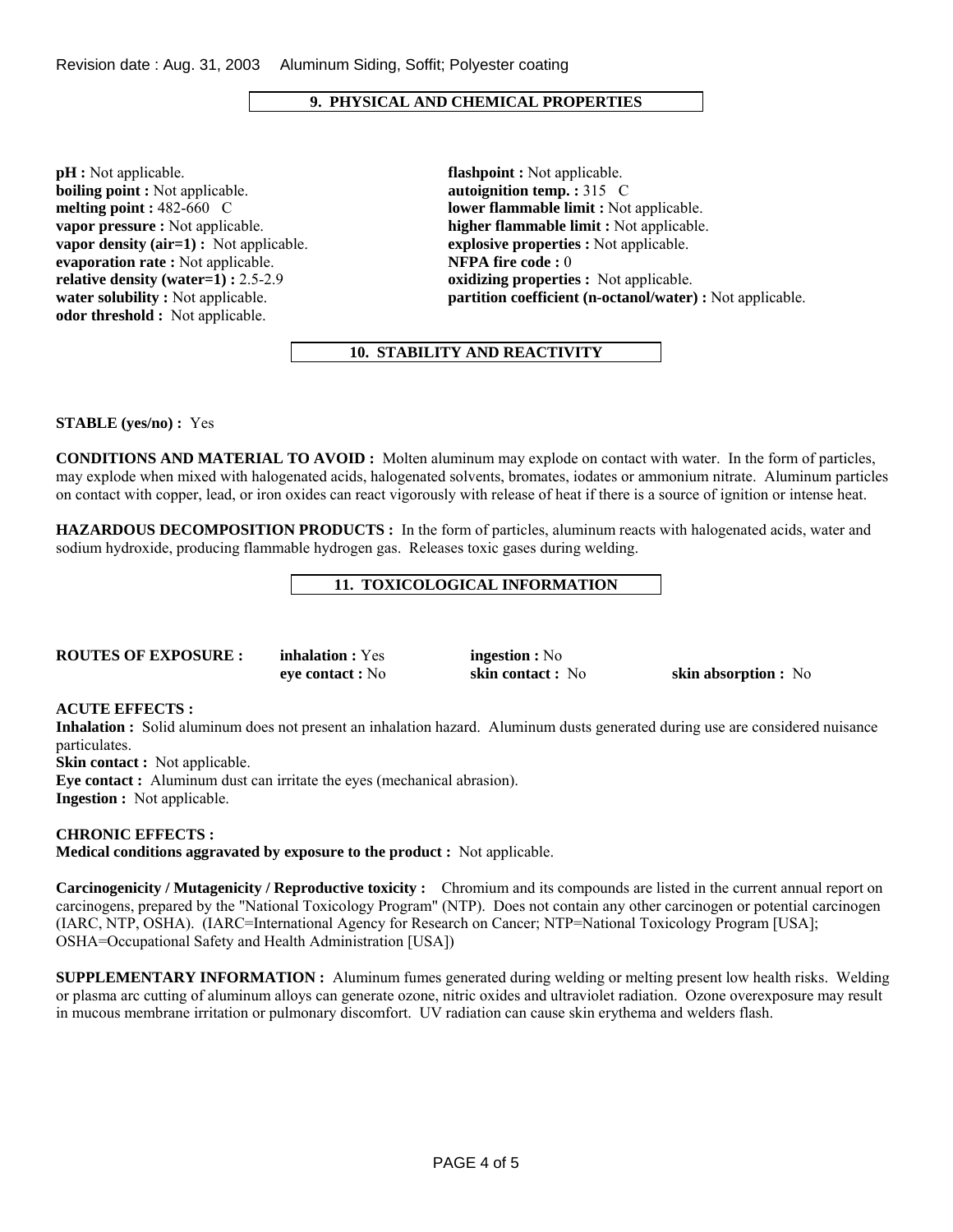Revision date : Aug. 31, 2003 Aluminum Siding, Soffit; Polyester coating

**12. ECOLOGICAL INFORMATION** 

No information available

## **13. DISPOSAL CONSIDERATIONS**

Recycle if possible. Dispose of waste in accordance with federal, state, or local regulations.

## **14. TRANSPORT INFORMATION**

This product is not classified as dangerous under the Transport Regulations, for road, rail, sea or air transport (no UN number).

#### **15. REGULATORY INFORMATION**

WHMIS CLASSIFICATION (Canada) : D2 Material causing other toxic effects

**EEC CLASSIFICATION (Europe) :** Not classified **Warning symbol :** None

**Warning word :** None **Risk phrases :** None **Safety phrases :** None

**USA REGULATIONS:** This product contains trace amounts of lead (Pb) (< 0.1 %). Any process resulting exposure to more than 0.5 mg/m<sup>3</sup> of metal dust per day may result in a daily dose of lead of over 0.5  $\mu$ g/day, the dose above which the "California Safe Drinking Water and Toxic Enforcement Act" of 1986 requires notification. Refer to the appropriate regulation notification wording guidelines. The dose is not considered dangerous for health according to current toxicology studies.

Section 313 Supplier Notification

This product may contain the following toxic chemical(s) subject to the reporting requirements of section 313 of the Emergency Planning and Community Right-To-Know Act of 1986 (Title III of SARA) and of 40 CFR 372. (This information must be included in all MSDSs that are copied and distributed for this material).

**Chemical Name CAS #** Chromium 7440-47-3 Manganese

**16. OTHER INFORMATION** 

7439-96-5